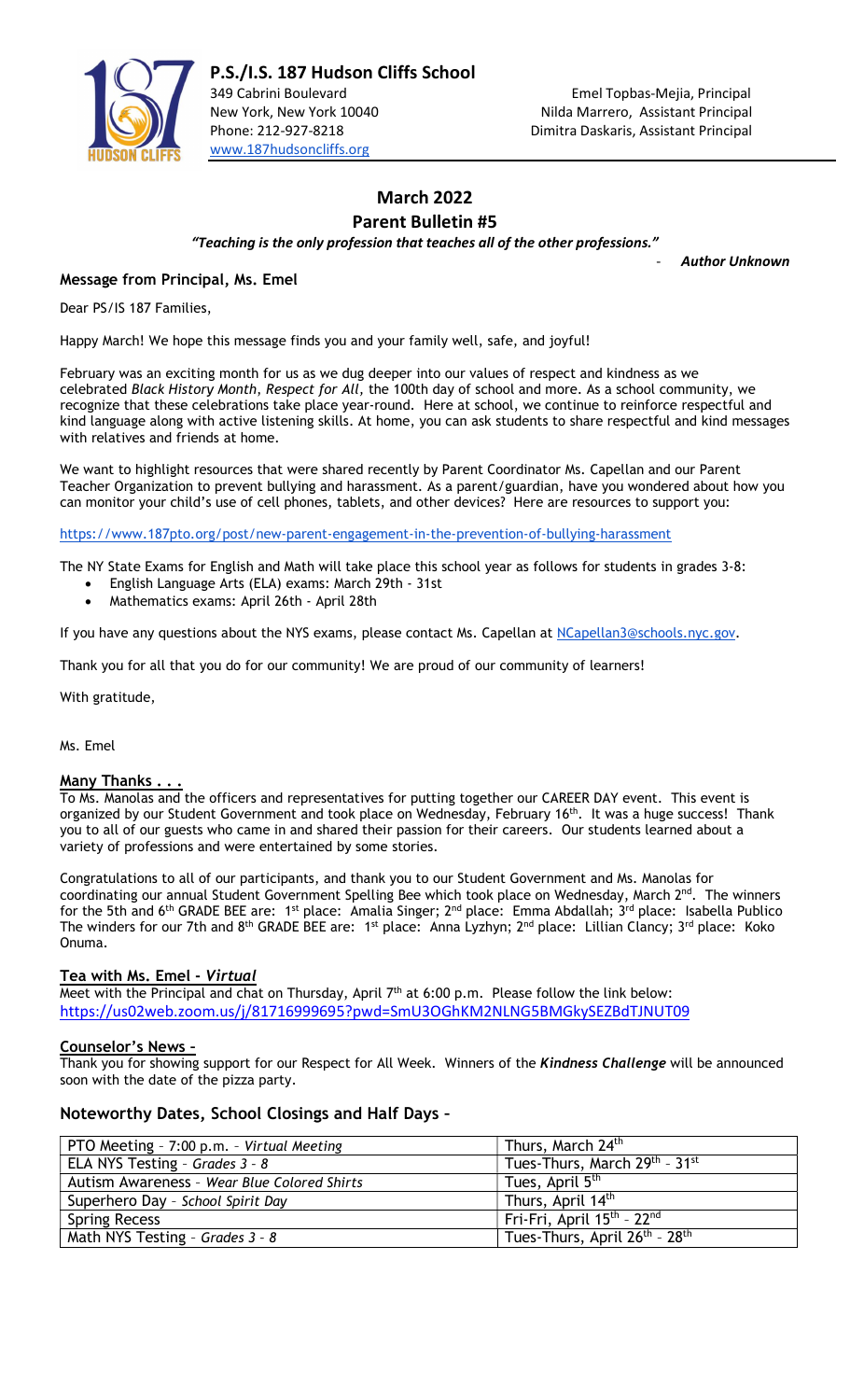# Parent Coordinator's News –

Happy International Women's Month!

Every year, all families take the NYC School Learning Environment Survey. This survey is specifically designed to collect valuable information about each school's ability to further support student success. Our school leaders can utilize the feedback from each survey to reflect and improve our schools and programs. The survey is open until March 21, 2022.

Online Link: https://surveys.panoramaed.com/nycdoe/login

- When asked for the access code, enter a lowercase "f" followed by your child's nine-digit OSIS number (Ex:f12345678)
- Your child's OSIS number is located on their report card, NYCSA (New York City Schools Account) and lastly by contacting me via email (ncapellan3@schools.nyc.gov)

Our goal as a school community is to reach 100%. Always remember it is your school, your child and most importantly, your voice! If you have any other questions, please feel free to email me or call 212-927-8218 ext. 153

#### Attendance -

Daily school attendance is fundamental to your child's learning and overall school success. Not only will it provide your child with an optimal opportunity for learning, it also develops a sense of responsibility and follow through that will be valuable throughout his/her life. To avoid a disruption in learning, families are encouraged to schedule vacation and trips during times that school is not in session. Please note: family vacations are considered unexcused absences. It is important to remember that it is not possible for a teacher to replicate class experiences a student misses. If an extended trip is scheduled, please contact Ms. Quesada in the main office with the details.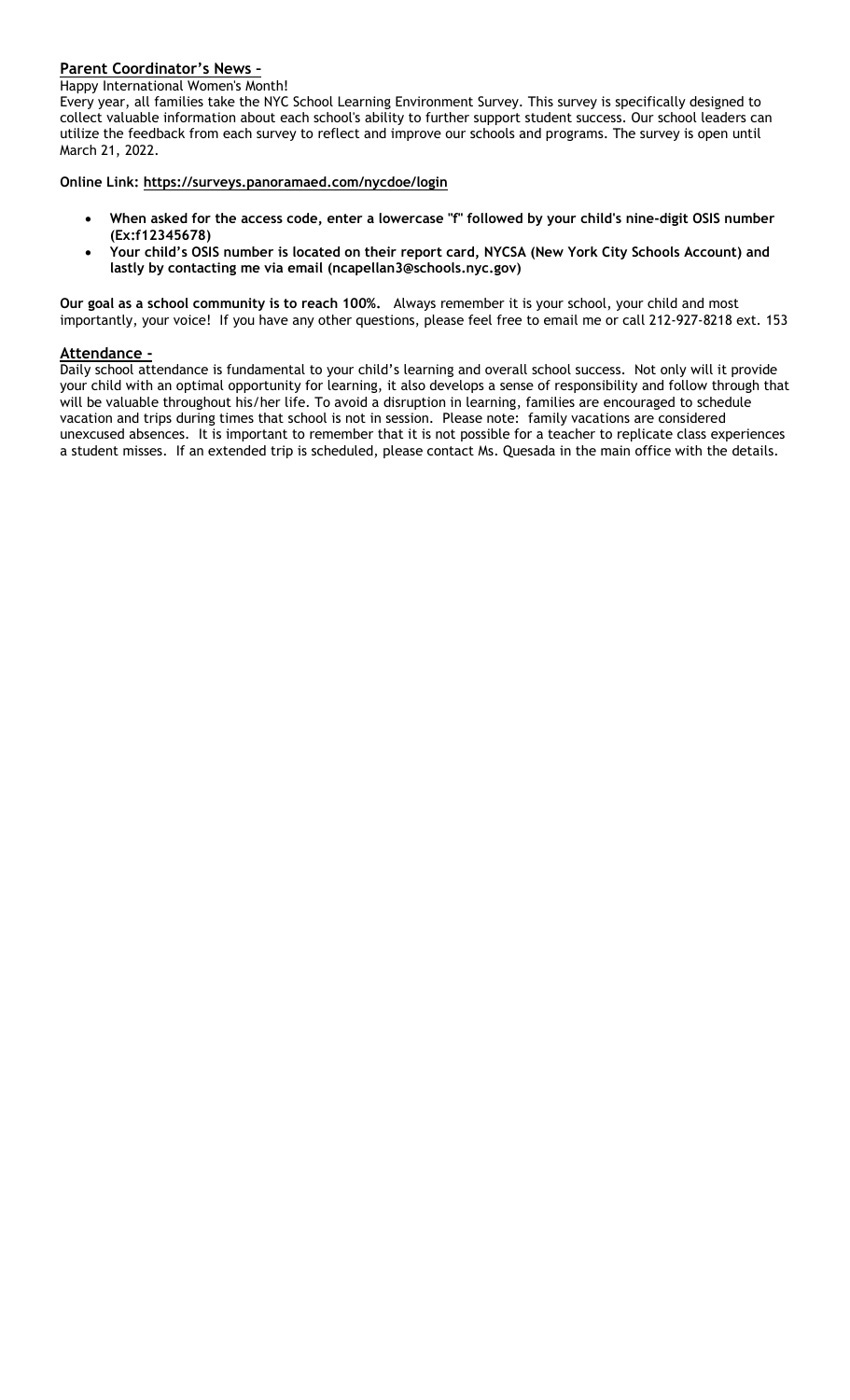

# Marzo del 2022 Boletin de Padres #5

"La enseñanza es la única profesión que domina todas las otras profesiones."

Autor Desconocido

Mensaje de la directora, Sra. Emel

Estimadas familias de PS/IS 187,

¡Feliz marzo! ¡Esperamos que este mensaje los encuentre a usted y a su familia bien, seguros y alegres!

Febrero fue un mes emocionante para nosotros, ya que profundizamos en nuestros valores de respeto y amabilidad al celebrar el Mes de la Historia Negra, el Respeto para Todos, el día número 100 de clases y más. Como comunidad escolar, reconocemos que estas celebraciones se llevan a cabo durante todo el año. Aquí en la escuela, continuamos reforzando el lenguaje respetuoso y amable junto con las habilidades de escucha activa. En casa, puede pedir a los alumnos que compartan mensajes respetuosos y amables con familiares y amigos en casa.

Queremos resaltar los recursos que fueron compartidos recientemente por la Coordinadora de Padres, la Sra. Capellán, y nuestra Organización de Padres y Maestros para prevenir la intimidación y el acoso. Como padre/tutor, ¿se ha preguntado cómo puede monitorear el uso de teléfonos celulares, tabletas y otros dispositivos de su hijo? Aquí hay recursos para apoyarlo:

https://www.187pto.org/post/new-parent-engagement-in-the-prevention-of-bullying-harassment

Los exámenes del estado de Nueva York para inglés y matemáticas se llevarán a cabo este año escolar de la siguiente manera para los estudiantes en los grados 3-8:

• Exámenes de artes del lenguaje inglés (ELA): del 29 al 31 de marzo

• Exámenes de matemáticas: 26 de abril - 28 de abril.

Si tiene alguna pregunta sobre los exámenes del Estado de Nueva York, comuníquese con la Sra. Capellan en NCapellan3@schools.nyc.gov.

¡Gracias por todo lo que haces por nuestra comunidad! ¡Estamos orgullosos de nuestra comunidad de estudiantes!

Con gratitud,

Sra. Emel

#### Muchas Gracias –

¡A la Sra. Manolas y a los oficiales y representantes por organizar nuestro evento CAREER DAY. Este evento es organizado por nuestro Gobierno Estudiantil y tuvo lugar el miércoles 16 de febrero. ¡Fue un gran éxito! Gracias a todos nuestros huéspedes que vinieron y compartieron su pasión por sus carreras. Nuestros estudiantes aprendieron sobre una variedad de profesiones y se entretuvieron con algunas historias.

Felicitaciones a todos nuestros participantes, y gracias a nuestro Gobierno Estudiantil y a la Sra. Manolas por coordinar nuestra abeja anual de Ortografía del Gobierno Estudiantil que tuvo lugar el miércoles 2 de marzo. Los ganadores para el 5° y 6° GRADO BEE son: 1° lugar: Amalia Singer; 2° lugar: Emma Abdallah; 3<sup>er</sup> lugar: Isabella Publico

Los ganadores para el 7º y 8º GRADO BEE son: 1º lugar: Anna Lyzhyn; 2º lugar: Lillian Clancy; 3<sup>er</sup> lugar: Koko Onuma.

Té con la Sra. Emel - Virtual - Reunirse con el directora y charlar el jueves, 7 de abril a las 6:00 p.m. Siga el enlace a continuación:

https://us02web.zoom.us/j/81716999695?pwd=SmU3OGhKM2NLNG5BMGkySEZBdTJNUT09

#### Noticias del Consejero –

Gracias por mostrar su apoyo a nuestra Semana de Respeto por Todos. Los ganadores de Kindness Challenge se anunciarán pronto con la fecha de la fiesta de la pizza.

#### Fechas dignas de menció, cierres de escuelas y media dias –

| Reunión de PTO - 7:00 p.m. - Encuentro virtual     | jueves, 24 de marzo             |
|----------------------------------------------------|---------------------------------|
| Pruebas ELA NYS - Grados 3 - 8                     | martes-jueves, 29-31 de marzo   |
| Conciencia del Autismo - Use camisas de color azúl | martes, 5 de abril              |
| Superhero Day - Dia de espiritu                    | jueves, 14 de abril             |
| Receso de primavera                                | viernes-viernes, 15-22 de abril |
| Pruebas de Matemáticas NYS - Grados 3 - 8          | martes-jueves, 26-28 de abril   |